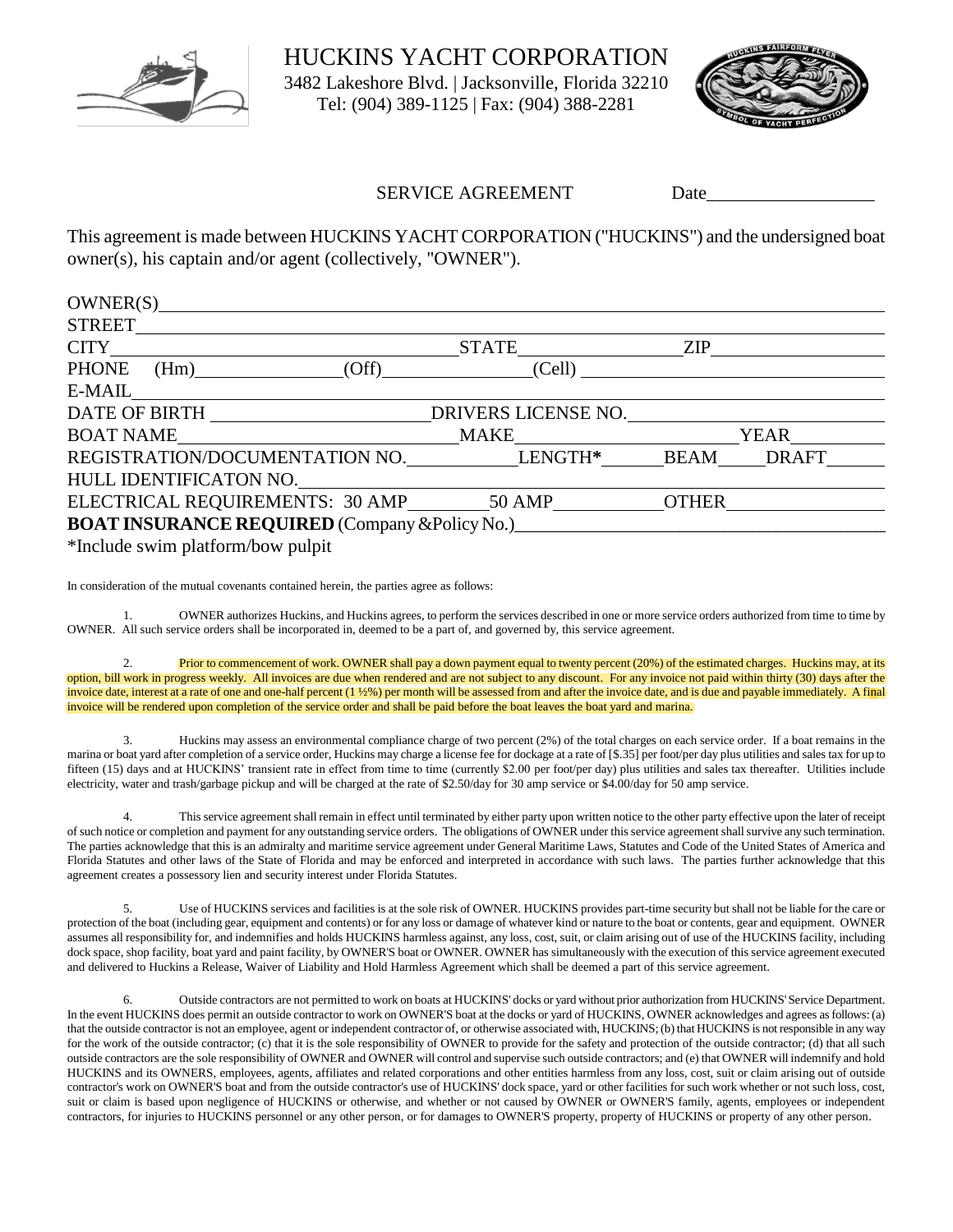7. In the event of a severe storm or hurricane, HUCKINS will determine when evacuation of the dock space or boat yard is necessary. It is the responsibility of the OWNER, prior to evacuation, to make arrangements for removal and safe anchorage of his boat. HUCKINS reserves the right, and OWNER expressly authorizes HUCKINS, at HUCKINS' sole discretion, to evacuate, secure or haul OWNER'S boat, at OWNER'S expense and risk. OWNER is responsible for any damage to HUCKINS' docks and facilities and other boats at HUCKINS' docks and facilities caused by OWNER'S boat in the event OWNER'S boat isn't evacuated, whether or not HUCKINS has requested such evacuation. HUCKINS shall be under no duty or obligation to take any of the actions authorized by this paragraph.

**8. OWNER is required to have his boat insured with Marine Hull Insurance and Marine Protection and Indemnity Insurance, including liability for property damage and personal injury to third parties, in amounts acceptable to HUCKINS, and upon request to provide HUCKINS proof of such insurance. OWNER acknowledges and represents that, in consideration of the execution of this agreement and as a material term hereof, the OWNER shall not under any circumstances whatsoever subrogate or assign any claim or claims of any sort against HUCKINS, its agents or employees, to any third parties, including insurers or underwriters. OWNER acknowledges that any such subrogation or assignment shall be null and void.** 

9. OWNER acknowledges that HUCKINS has, and shall have, a lien upon, and OWNER hereby grants to HUCKINS a security interest in, the above described boat, her appurtenances and contents and all proceeds thereof as security for any unpaid sums due to HUCKINS for services performed by HUCKINS or for the use of its facilities and other services, or for any damage or liability to HUCKINS or other HUCKINS' patrons or their guests or property caused in whole or in part by OWNER, OWNER'S BOAT or OWNER'S guests or for any indemnity or other obligations owed by OWNER to HUCKINS, including the indemnity referred to in paragraphs 5 and 6 above. The OWNER agrees that HUCKINS may place upon the vessel, its contents, appurtenances and equipment, additional liens of whatever nature or security interests, for non-payment of dockage, supplies, necessaries or other services or goods furnished by HUCKINS to the Owner or the boat. The OWNER agrees that HUCKINS may file or record financing statements or other instruments or documents to perfect such liens and security interests.

10. In the event HUCKINS employs counsel to collect any service charges or other amounts due under this agreement, to otherwise enforce the terms of this agreement or to foreclose a maritime lien, possessory lien or other statutory lien or a security interest, OWNER agrees to pay to HUCKINS all costs of collection or enforcement, including attorney's fees and expenses and the cost of any legal action or other proceeding, whether or not suit is brought.

11. PURSUANT TO FLORIDA STATUTE 328.17 AND FOLLOWING PARTS, HUCKINS IS AUTHORIZED TO SELL OWNER'S BOAT, HER APPURTENANCES AND CONTENTS AT A NON-JUDICIAL SALE IN THE EVENT OE NON-PAYMENT OF ANY AMOUNTS OWED HEREUNDER. NOTICE BY CERTIFIED MAIL OF A NON-JUDICIAL SALE, SHALL BE MAILED TO OWNER AT THE ABOVE ADDRESS AT LEAST SIXTY (60) DAYS PRIOR TO SALE.

IN ADDITION TO THE ABOVE RIGHTS AND REMEDIES AND RIGHTS AND REMEDIES UNDER GENERAL MARITIME LAWS, STATUTES AND CODE OF THE UNITED STATES, HUCKINS SHALL HAVE ALL RIGHTS AND REMEDIES OF A SECURED PARTY UNDER THE FLORIDA UNIFORM COMMERCIAL CODE, AND SPECIFICALLY SHALL HAVE THE RIGHT TO TAKE POSSESSION AND CONTROL OF OWNER'S BOAT AND REPOSSESS OWNER'S BOAT, IF IT HAS BEEN REMOVED FROM HUCKINS' FACILITIY, IN WHICH CASE HUCKINS' POSSESSORY LIEN UNDER FLORIDA LAW SHALL REATTACH.

12. In the event any portion of this Agreement shall be deemed to be in violation of any law of the United States or State of Florida, said portion, and said portion only, shall be deemed null and void, and the balance of this Agreement shall be interpreted in accordance with the laws of the State of Florida and the United States.

13. All remedies provided for in this agreement are cumulative and not exclusive. Exclusive venue for any action arising out of this agreement or any alleged breach thereof or any action in any way tangential to the relationship arising under this agreement shall be in a court of competent jurisdiction in Duval County, Florida. The parties (a) consent to personal jurisdiction and venue in such court, (b) agree that such court shall have exclusive jurisdiction over any matters arising out of or related to this agreement, (c) acknowledge and agree that they will accept service of process by registered or certified mail or the equivalent directed to their last known address as determined by the other party or by whatever other means are permitted by such court and (d) waive any and all claims to the effect that the court constitutes an inconvenient forum.

14. Any modification or waiver of any conditions, covenants and other provisions of this agreement must be in writing and signed by both parties and no waiver shall be deemed to be a continuing waiver unless expressly provided to the contrary.

15. LIMITED WARRANTY AND DISCLAIMER OF WARRANTIES. HUCKINS warrants to OWNER that its services will be performed in a competent manner and will be free from defects in workmanship and materials for a period of sixty (60) days after completion of the services. If any defects in workmanship and materials are discovered, OWNER shall promptly notify HUCKINS in writing thereof. Upon the return of the defective work to the HIUCKINS facility in Jacksonville, Florida, HUCKINS shall re-perform the defective portion of the service and will correct any damage to the vessel and/or equipment upon which this service was performed at the option of HUCKINS by either repairing or replacing any damaged part resulting from faulty service.

The preceding paragraph sets forth the exclusive remedy for claims based on failure of or defective services, whether claim is based on contract, warranty, tort (including negligence), or any other cause of action, and however instituted, and upon expiration of the warranty period all such liability shall terminate. The foregoing warranty is exclusive and in lieu of all other warranties in respect of services performed by HUCKINS, whether written, oral, implied or statutory. IT IS SPECIFICALLY UNDERSTOOD AND AGREED TO BY OWNER THAT NO OTHER WARRANTIES, EXPRESS OR IMPLIED, ARE OR WILL BE DEEMED TO HAVE BEEN MADE BY HUCKINS IN RESPECT OF SERVICES PERFORMED BY HUCKINS. THE IMPLIED WARRANTIES OF MERCHANTABILITY, WORKMANSHIP AND FITNESS ARE SPECIFICALLY EXCLUDED. HUCKINS DOES NOT WARRANT ANY PRODUCT OR SERVICES OF OTHERS WHICH OWNER HAS DESIGNATED. Unless expressly stated in the description of the service, HUCKINS does not warrant the fitness, suitability or seaworthiness of the vessel and/or equipment on which the services are performed or any modification thereof, for any specific application, performance, result or use. HUCKINS SHALL NOT BE LIABLE FOR ANY INCIDENTAL OR CONSEQUENTIAL DAMAGES, OF ANY KIND OR NATURE, INCLUDING BUT NOT

LIMITED TO LOSS OF PROFITS, LOSS OF USE, LOSS OF TIME OR DELAYS CAUSED BY DEFECTIVE WORKMANSHIP OR DEFECTIVE MATERIALS. In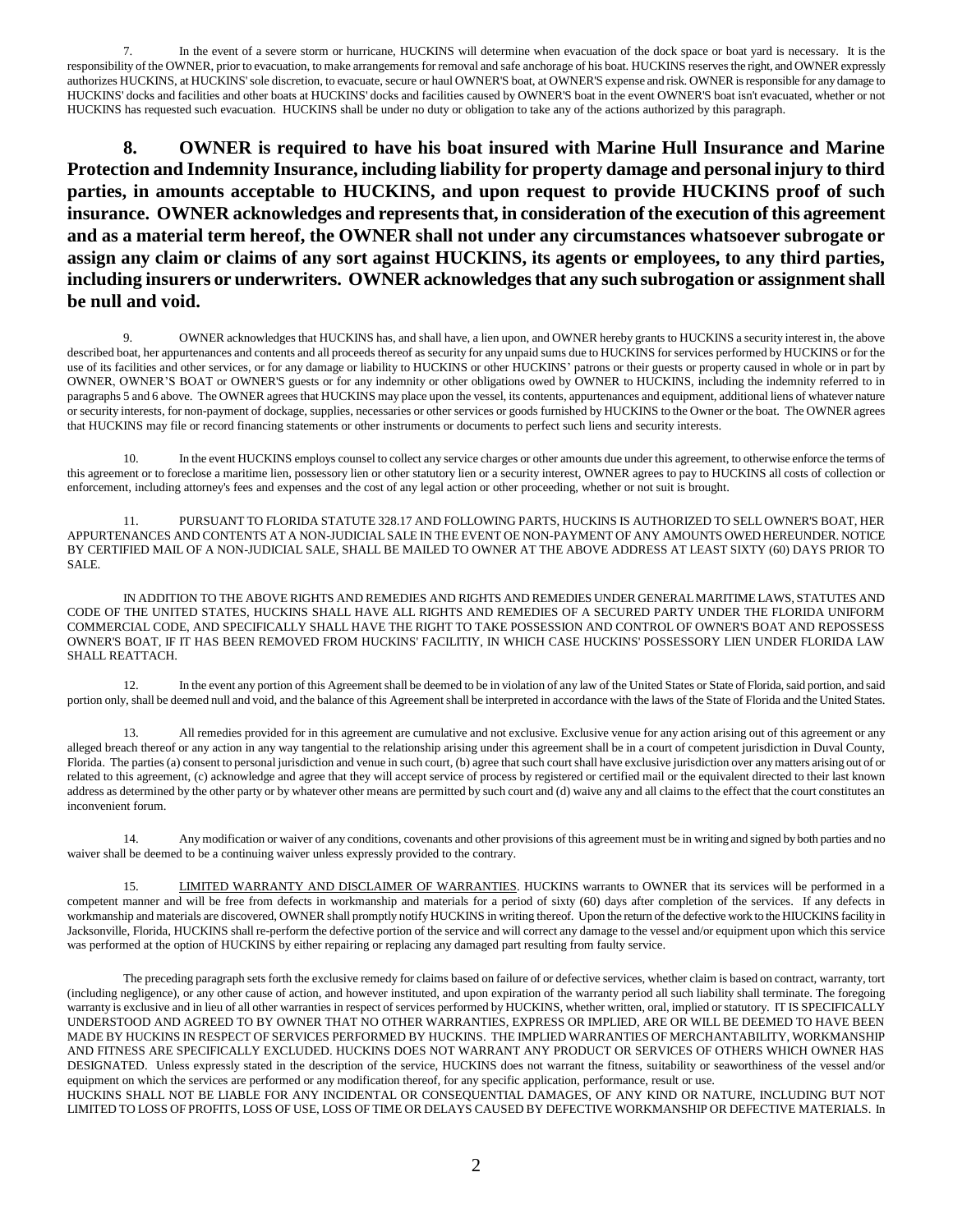this connection, it is specifically agreed by the parties hereto that the liability of HUCKINS under this warranty is specifically limited to the replacement or repair of such defective workmanship or defective materials at the HUCKINS facility in Jacksonville, Florida.

Further, it is specifically agreed between the parties that this warranty shall only be effective and applied to OWNER and no one else.

HUCKINS shall not be liable for any defects in the engine, engine accessories, other machinery, equipment, gear or fittings, or any other items manufactured by others, and OWNER shall look solely to the manufacturer and supplier thereof for redress.

It is also recognized, acknowledged and agreed that OWNER has the sole and total responsibility for the sufficiency and accuracy of the design of the vessel and the plans and specifications for the repairs to be made to the vessel.

16. In the event of a breach of this service agreement or violation of Huckins' Rules and Policies by OWNER, HUCKINS may at its option terminate this service agreement immediately, and upon termination HUCKINS may remove the boat from its facilities at OWNER'S expense and risk and take such other actions as it deems appropriate to protect its interest, including enforcement of its liens and security interests and sale of the boat pursuant thereto. The obligations of OWNER under this service agreement shall survive any such termination.

17. If the person signing this agreement is not the OWNER, such person who is signing for or on behalf of the OWNER warrants and represents his authority to obligate the OWNER and the vessel to the terms of this agreement and, by signing hereon, also agrees to be personally bound by the terms and obligations set forth in this agreement.

18. The undersigned hereby acknowledges and agrees to the terms and conditions set forth above and agrees to comply with the Rules and Policies attached hereto which are incorporated in and are a part of this service agreement. HUCKINS reserves the right to alter, amend or modify these Rules and Policies at any time.

| $SIGNED this day of ________, 20 ________.$                                                                                                                                                                                            |                                                                                                        |
|----------------------------------------------------------------------------------------------------------------------------------------------------------------------------------------------------------------------------------------|--------------------------------------------------------------------------------------------------------|
|                                                                                                                                                                                                                                        | <b>HUCKINS YACHT CORPORATION</b>                                                                       |
| Owner                                                                                                                                                                                                                                  | $\frac{By: X}{\text{Its } \text{Authorized } \text{Representative}}$                                   |
| Owner                                                                                                                                                                                                                                  |                                                                                                        |
|                                                                                                                                                                                                                                        | My Captain DOES __________, DOES NOT _____________ have my authority to request work done on my yacht. |
| the control of the control of the control of the control of the control of the control of the control of the control of the control of the control of the control of the control of the control of the control of the control<br>Owner |                                                                                                        |
| Owner                                                                                                                                                                                                                                  |                                                                                                        |

00567612.2DOC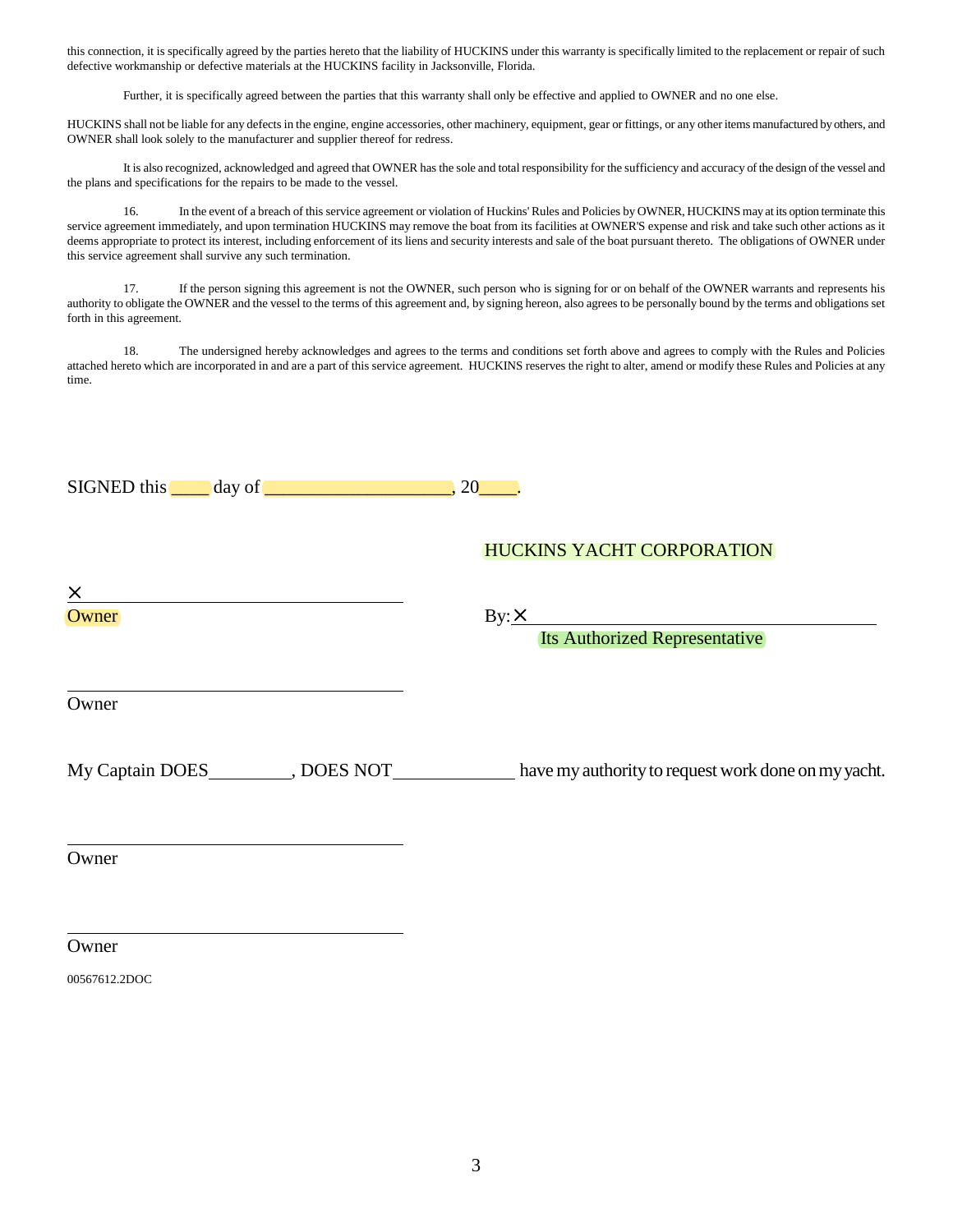## **RELEASE, WAIVER OF LIABILITY AND HOLD HARMLESS AGREEMENT**

THIS Agreement made this day of 20, between HUCKINS YACHT CORPORATION, ("HUCKINS") and \_\_\_\_\_\_\_\_\_\_\_\_\_\_\_\_\_\_ ("OWNER").

WHEREAS, HUCKINS owns and operates a boat manufacturing, repair and storage facility (including docks and related facilities) at 3482 Lakeshore Boulevard, Jacksonville, Florida (the "Boat Yard").

WHEREAS, OWNER has his yacht, **with the contract of the contract of the contract of the contract of the contract of the contract of the contract of the contract of the contract of the contract of the contract of the contra** \_\_\_\_\_\_\_\_\_\_\_\_\_ (the "Boat") located at the Boat Yard for storage and/or service and desires access to the Boat and Boat Yard for himself, his family, agents, guests, servants, employees, independent contractors and invitees ("Owner Related Parties") for purposes of use, repair, maintenance or inspection of the Boat.

WHEREAS, HUCKINS and OWNER both acknowledge that the Boat Yard is an inherently dangerous place because of, among other things, tools, equipment, electrical lines, air lines, boat lines, paint, grease, gasoline and related hazards, and by virtue of OWNER having access to the Boat and the Boat Yard, that (1) dangers to the safety of OWNER and Owner Related Parties is unavoidable, and (2) hazards to HUCKINS and its employees and agents and to other yacht owners and their invitees is increased.

NOW, THEREFORE, for good and valuable consideration, the receipt and sufficiency of which are hereby acknowledged, the parties agree as follows:

1. HUCKINS will allow OWNER and Owner Related Parties access to the Boat and the Boat Yard for purposes of use, inspection, repair, maintenance and any other lawful purpose whatsoever.

2. OWNER, on behalf of himself and Owner Related Parties, acknowledges and warrants that he is aware of the risks inherent in access to the Boat Yard to himself and Owner Related Parties, to fellow yacht owners and their agents, invitees, and employees and to invitees, agents and employees of HUCKINS and to their respective property, including the Boat Yard premises and equipment.

3. OWNER warrants and guarantees that he and Owner Related Parties will exercise due diligence and care in all activities engaged in while on the Boat Yard premises.

4. OWNER warrants that he has and shall maintain so long as the Boat is located at the Boat Yard full hazard and liability insurance on himself, his family, employees, agents and the Boat, including Marine Hull Insurance and Marine Protection and Indemnity insurance with liability coverage for property damage and personal injury to third parties in amounts acceptable to HUCKINS.

1

5. OWNER, on behalf of himself and Owner Related Parties, hereby releases HUCKINS, waives any claims any of them may have against HUCKINS (including any rights of subrogation) and will hold HUCKINS harmless and will indemnify HUCKINS for any and all claims or liability for accidents, injuries and property damage to himself and Owner Related Parties, to fellow yacht owners and their agents, invitees and employees, to invitees, agents and employees of HUCKINS and to any other persons on the Boat Yard premises and to their respective property, including the Boat Yard premises and equipment and yachts owned by others, arising out of (i) OWNER's and Owner Related Parties' access to and use of the Boat Yard, work on the Boat, attendance at or participation in any sea trial of the boat, or docking, service and/or storage of the Boat at the Boat Yard, whether or not caused by HUCKINS, OWNER or any Owner Related Party, severe storm, hurricane or otherwise and (ii) HUCKINS operation of the Boat in the Boat Yard or on sea trial. For purposes of this paragraph, the term "HUCKINS" includes HUCKINS' owners, employees, agents, contractors, subcontractors, guests and invitees.

WHEREFORE, the parties have entered into this Agreement this  $\Box$  day of  $\Box$ 

## HUCKINS YACHT CORPORATION

 $\frac{1}{2}$  By:  $\times$ 

 $\overline{a}$ 

Agents, Employees, Servants, Guests, Independent Contractors and Invitee

OWNER, individually, and on behalf of his Family,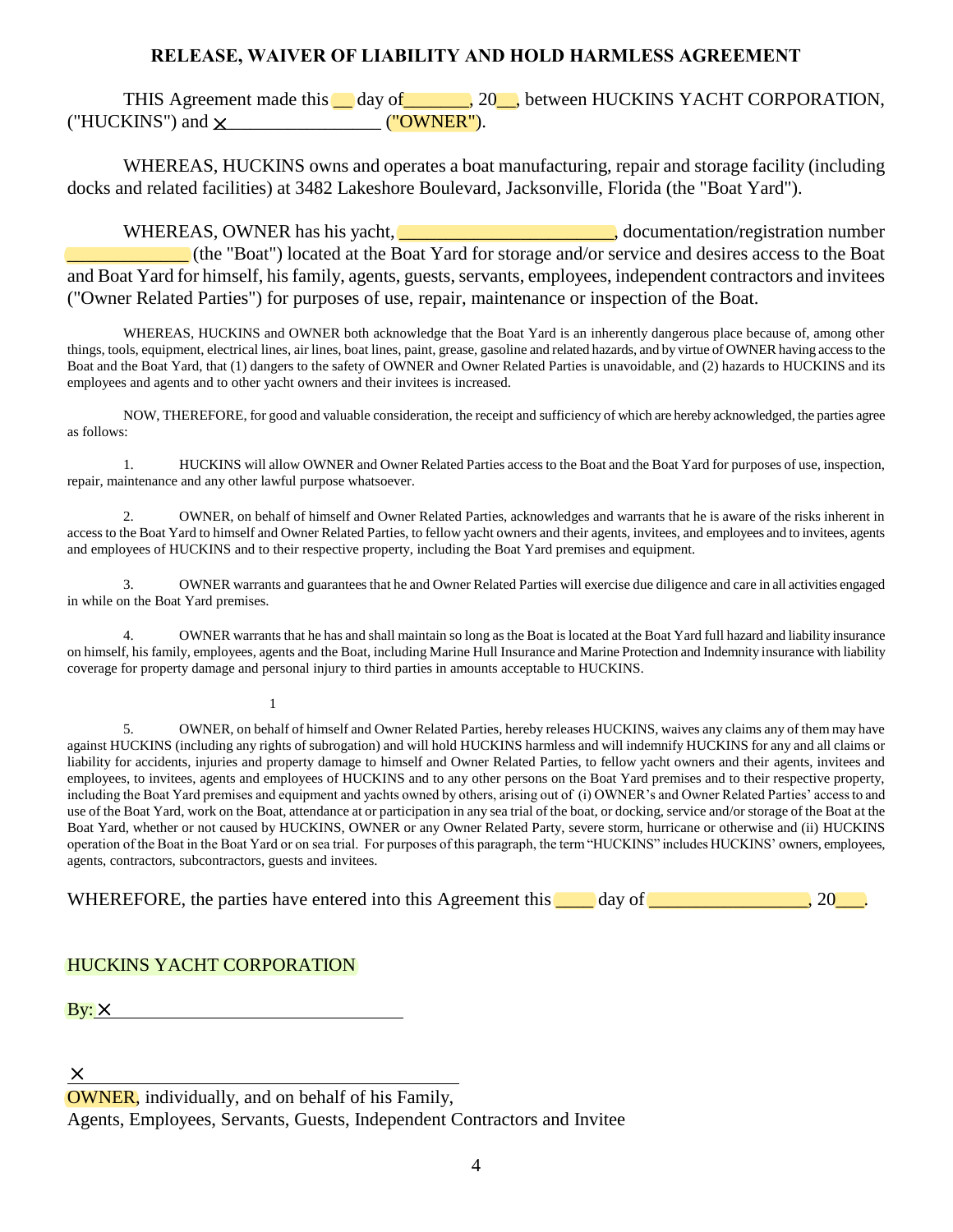## **HUCKINS YACHT CORPORATION RULES AND POLICIES**

1. When a boat enters the marina, the Owner and guests must comply with all rules and policies set forth herein which may be amended by Huckins from time to time at its sole discretion.

2. Huckins' rates for dockage and related services are changed from time to time and are available from the marina office. All fees charged will be in strict accordance with the current marina rates.

3. Electricity charges are available from the marina office. Monthly and longer stay patrons' usage (in slips equipped with meters) is metered while transient (and those in slips not equipped with meters) electrical usage is subject to flat fees as published.

4. Overdue patron accounts will be referred to legal counsel for non-judicial sale of the vessel in accordance with Florida law to recover monies owed.

5. The entire marina basin and immediately adjoining waters is a "no wake" zone. Vessels operating within the marina basin must adhere to all applicable statutory navigation and other operating rules and are strongly encouraged to observe yachting traditions and courtesies to fellow boaters.

6. Huckins reserves the right to utilize all slips when vacant. Owners are requested to notify the marina office when departing the marina for periods exceeding several days and to keep the marina office informed of their planned return date.

7. Only boats in good condition and under their own power shall be admitted to berthing areas. In the event of an emergency during Owner's absence, e.g., breakdown of bilge pumps, leaks or dock line issues, Huckins is authorized to make necessary repairs or move the boat within the marina, including removal from the water. Reasonable charges will be assessed to the Owner in the event that Huckins' intervention is necessary.

8. Vessels must be positioned within their slips so that no portion of the vessel extends beyond the vertical plane of the edge of the pier. Specifically, bow pulpits and anchors must not protrude onto pier walkways and create a safety hazard for passing patrons.

9. Subleasing of slips, transfer of boats between slips, or from one slip to another slip shall not be allowed, except upon approval of the marina office. Owner acknowledges that slip assignment is not absolute and may be reassigned either temporarily or permanently by the marina office.

10. Dinghies must be stored on the vessel or berthed within the slip assigned to the boat and in such a manner as not to interfere with adjoining slips.

11. The use of charcoal burners, gas welders, gas torches, or any open flame-producing equipment, except equipment customarily operated within the vessel (e.g. cooking stoves, lamps, and lanterns) is prohibited. Fuels shall be stored only in tanks integral to the vessel.

12. Owners shall not store supplies, materials, accessories or debris on walkway, docks or finger piers and shall not construct or place any dock boxes, lockers, chests, cabinets, or similar structures without the express written approval from the marina office. All personal property must be removed from docks when dockage is terminated.

13. Painting, scraping or repairing of gear from the boat shall not be permitted on the walkways, docks, or finger piers.

14. Garbage and trash shall be deposited in cans or other receptacles supplied for that purpose.

15. Sanitation devices must be properly functioning and used at all times while the vessel is at its berth. No discharge of sanitation effluent or dumping of trash overboard shall be allowed in the marina basin. Vessel sanitation systems must be compliant with U. S. Coast Guard and other applicable standards and must be set to route waste to a holding tank or not be used while in the marina basin.

16. All vessels should have a fuel/oil absorbent pad or similar materials in their bilges. Spill response material is located near the marina office. Contact the marina office to coordinate proper removal.

17. Used batteries, waste oil, used oil filters, and oil containers must be disposed of properly. Contact the marina office to coordinate proper disposal.

18. Anti-freeze, contaminated fuels, paints, kerosene, mineral spirits, and expended solvents may not he left at the marina trash receptacles. Please contact the marina office to coordinate proper disposal of such materials.